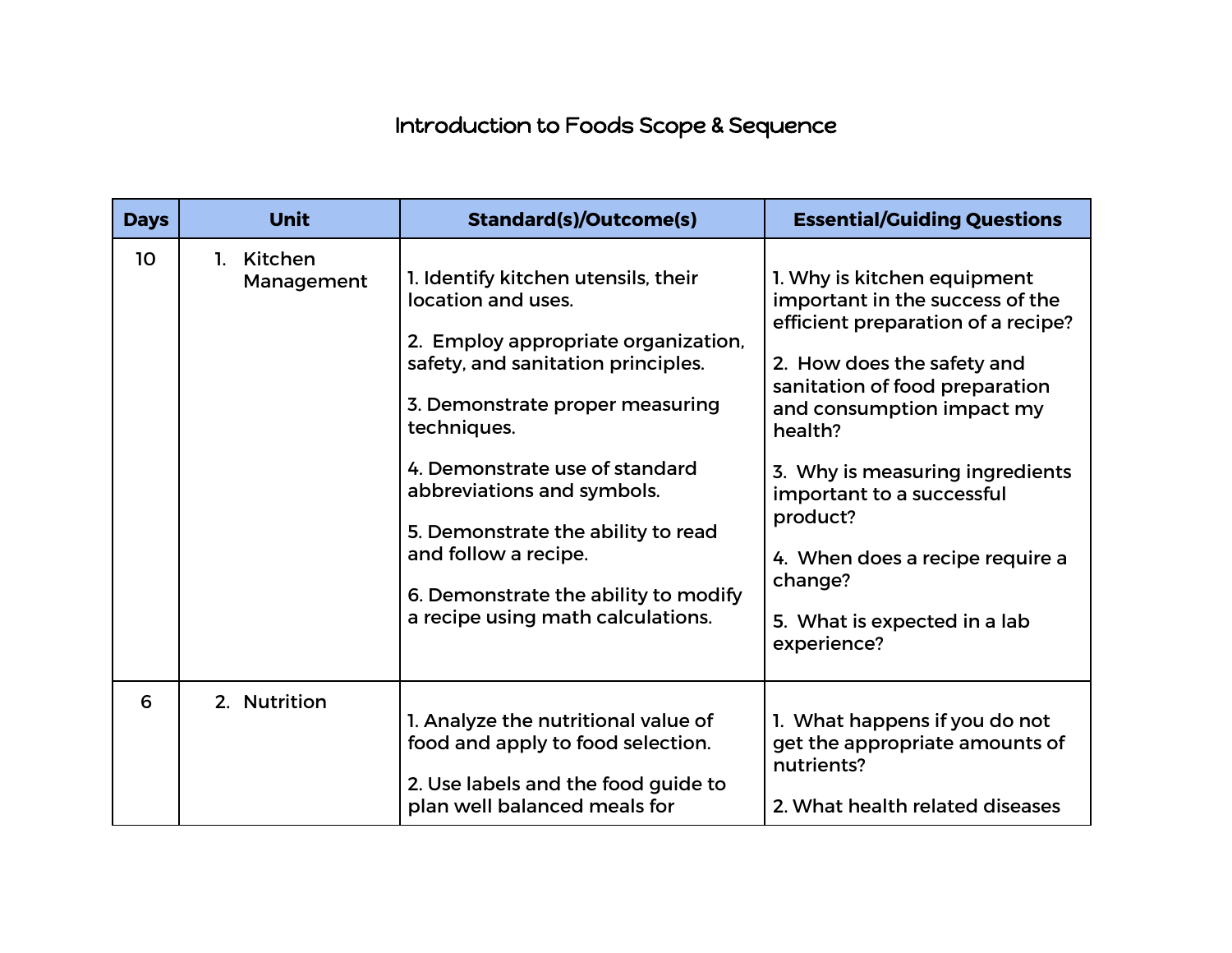|    |                                                    | nutritive value.<br>3. Identify dietary problems and<br>diseases and related to nutrition and<br>health.<br>4. Identify and explain the purpose of<br>each of the nutrients needed to<br>maintain good health.                                                                                                                 | and problems are related to<br>improper eating?<br>3. How can label reading guide<br>you in your food choices?                                                                                                                                                                                                                              |
|----|----------------------------------------------------|--------------------------------------------------------------------------------------------------------------------------------------------------------------------------------------------------------------------------------------------------------------------------------------------------------------------------------|---------------------------------------------------------------------------------------------------------------------------------------------------------------------------------------------------------------------------------------------------------------------------------------------------------------------------------------------|
| 11 | 3. My Plate:<br>Grains, Breads &<br><b>Cereals</b> | 1. Compare grain and grain products<br>for nutrients, cost, taste and<br>appearance.<br>2. Describe how to select, store and<br>prepare grains and grain products.<br>3. Compare the characteristics of<br>quick breads and yeast breads.<br>4. Prepare and evaluate quick<br>breads.<br>5. Prepare and evaluate yeast breads. | 1. What are the varieties of<br>grains?<br>2. How are grains used in<br>cooking?<br>3. What are the nutrients that<br>grains provide?<br>4. How do yeast breads and<br>quick breads differ?<br>5. What do I look for to<br>determine if a grain is healthy?<br>6. How can I prepare food to<br>maximize the nutritional value of<br>grains? |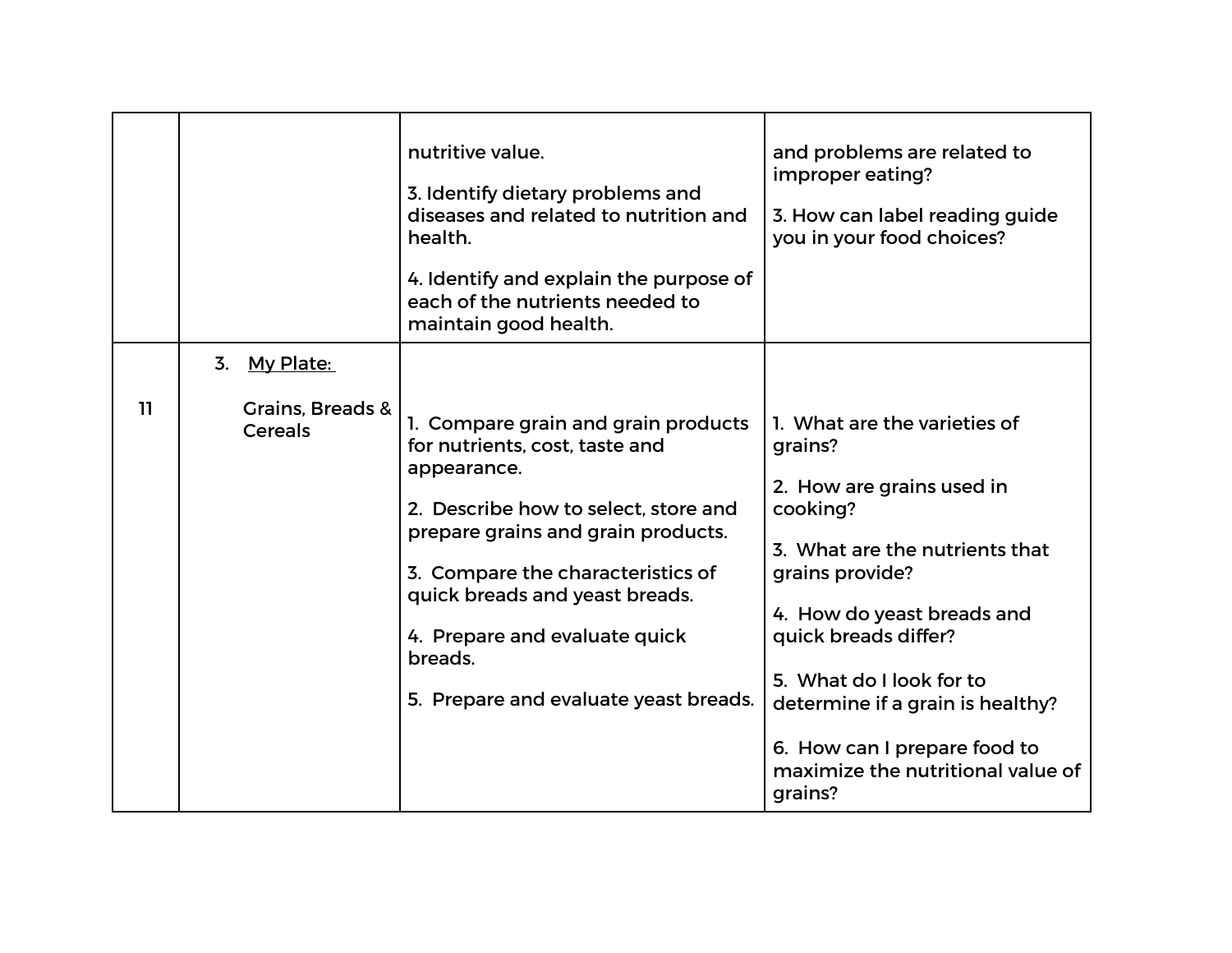| 3               | Dairy                                    | 1. Analyze the nutritive value of dairy<br>products and its importance in our<br>diet.<br>2. Describe how to select, store and<br>prepare a variety of dairy products.                                                                                                                                                                                                        | 1. Why are dairy products<br>important in a healthy diet?<br>2. How are dairy products<br>prepared?<br>3. What are the ways of storing<br>dairy products safely?                                         |
|-----------------|------------------------------------------|-------------------------------------------------------------------------------------------------------------------------------------------------------------------------------------------------------------------------------------------------------------------------------------------------------------------------------------------------------------------------------|----------------------------------------------------------------------------------------------------------------------------------------------------------------------------------------------------------|
| 10 <sup>°</sup> | <b>Fruits &amp;</b><br><b>Vegetables</b> | 1. Describe how to select, store, and<br>prepare fruits.<br>2. Demonstrate the principles and<br>methods of fruit cookery.<br>3. Identify nutritive contributions of<br>fruits.<br>4. Describe how to select, store and<br>prepare vegetables.<br>5. Demonstrate the principles and<br>methods of vegetable cookery.<br>6. Identify nutritive contributions of<br>vegetables. | 1. What are the different types of<br>fruits and vegetables?<br>2. How do you select, store and<br>prepare fruits and vegetables?<br>3. What are the different<br>nutrients in fruits and<br>vegetables? |
| 4               | Protein                                  | 1. Identify protein foods.                                                                                                                                                                                                                                                                                                                                                    | 1. How do I select eggs to ensure                                                                                                                                                                        |